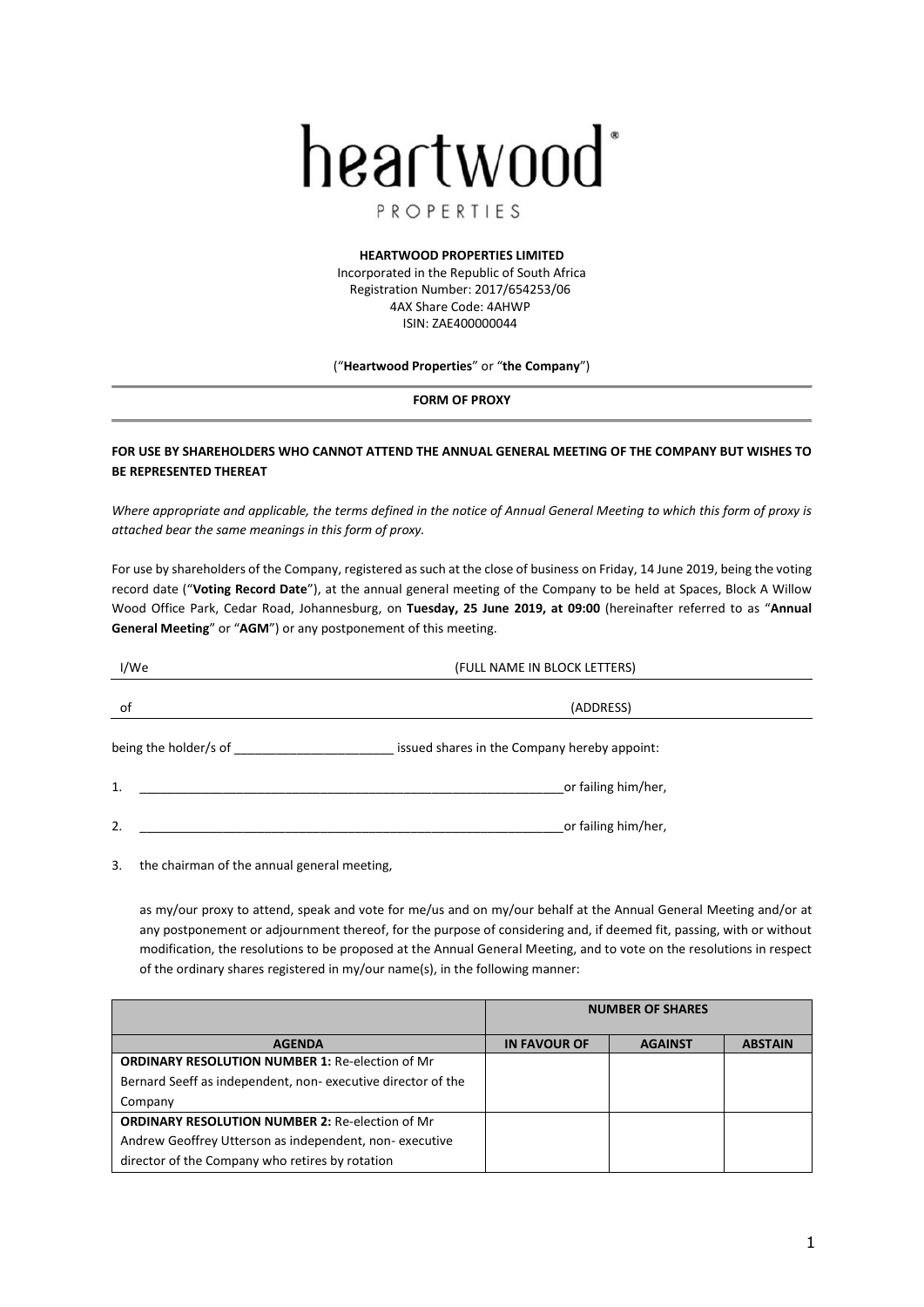| <b>ORDINARY RESOLUTION NUMBER 3: Re-appointment of</b>                                                                   |  |
|--------------------------------------------------------------------------------------------------------------------------|--|
| Julian Scher as member of the Audit and Risk Committee.                                                                  |  |
| <b>ORDINARY RESOLUTION NUMBER 4: Re-appointment of</b>                                                                   |  |
| Andrew Utterson as member of the Audit and Risk Committee.                                                               |  |
| <b>ORDINARY RESOLUTION NUMBER 5: Re-appointment of</b>                                                                   |  |
| Bernard Seeff as member of the Audit and Risk Committee.                                                                 |  |
| <b>ORDINARY RESOLUTION NUMBER 6: Re-Appointment of</b>                                                                   |  |
| Auditor                                                                                                                  |  |
| <b>ORDINARY RESOLUTION NUMBER 7: General Authority to</b>                                                                |  |
| Issue Ordinary Shares for Cash                                                                                           |  |
| <b>ORDINARY RESOLUTION NUMBER 8: Waiver and ratification of</b>                                                          |  |
| the requirement for the interim financial information of the                                                             |  |
| Company to be reviewed by the Company's external auditor                                                                 |  |
| <b>SPECIAL RESOLUTION NUMBER 1: Financial Assistance to</b>                                                              |  |
| <b>Related and Inter-Related Parties</b>                                                                                 |  |
| <b>SPECIAL RESOLUTION NUMBER 2: Financial Assistance for the</b>                                                         |  |
| Subscription and/or Purchase of Shares in the Company or a                                                               |  |
| Related or Inter-Related Company                                                                                         |  |
| SPECIAL RESOLUTION NUMBER 3: Share Repurchases by                                                                        |  |
| <b>Heartwood Properties and its Subsidiaries</b>                                                                         |  |
| <b>SPECIAL RESOLUTION NUMBER 4: Approval of Remuneration</b>                                                             |  |
| of Non-Executive Directors                                                                                               |  |
| <b>SPECIAL RESOLUTION NUMBER 5: Ratification of shares issued</b>                                                        |  |
| by the Company in settlement of outstanding shareholder loans                                                            |  |
| * One vote per share held by shareholders recorded in the register on the Voting Record Date.                            |  |
| * Mark "for", "against" or "abstain" as required. If no options are marked, the proxy will be entitled to vote as he/she |  |
| thinks fit.                                                                                                              |  |

Unless otherwise instructed, my/our proxy may vote or abstain from voting as he/she thinks fit.

Signed this and the control of 2019 of 2019 and the control of 2019 and the control of 2019

Signature of shareholder(s)

Assisted by me (where applicable)

### **Please indicate how you wish your votes to be cast in the appropriate box provided.**

A shareholder entitled to attend and vote at the annual general meeting is entitled to appoint a proxy to attend, vote and speak in his/her stead. A proxy need not be a member of the company. Forms of proxy must be deposited at:

| <b>HEARTWOOD PROPERTIES</b>           |
|---------------------------------------|
| Unit B, Tonquani House                |
| 6 Gardner Williams Avenue, Paardevlei |
| Somerset West                         |
| 7130                                  |
| For the attention of: Koba Dumas      |
| koba@heartwoodprop.co.za              |

**so as to be received by the Company, by no later than 09:00 on Friday, 21 June 2019.**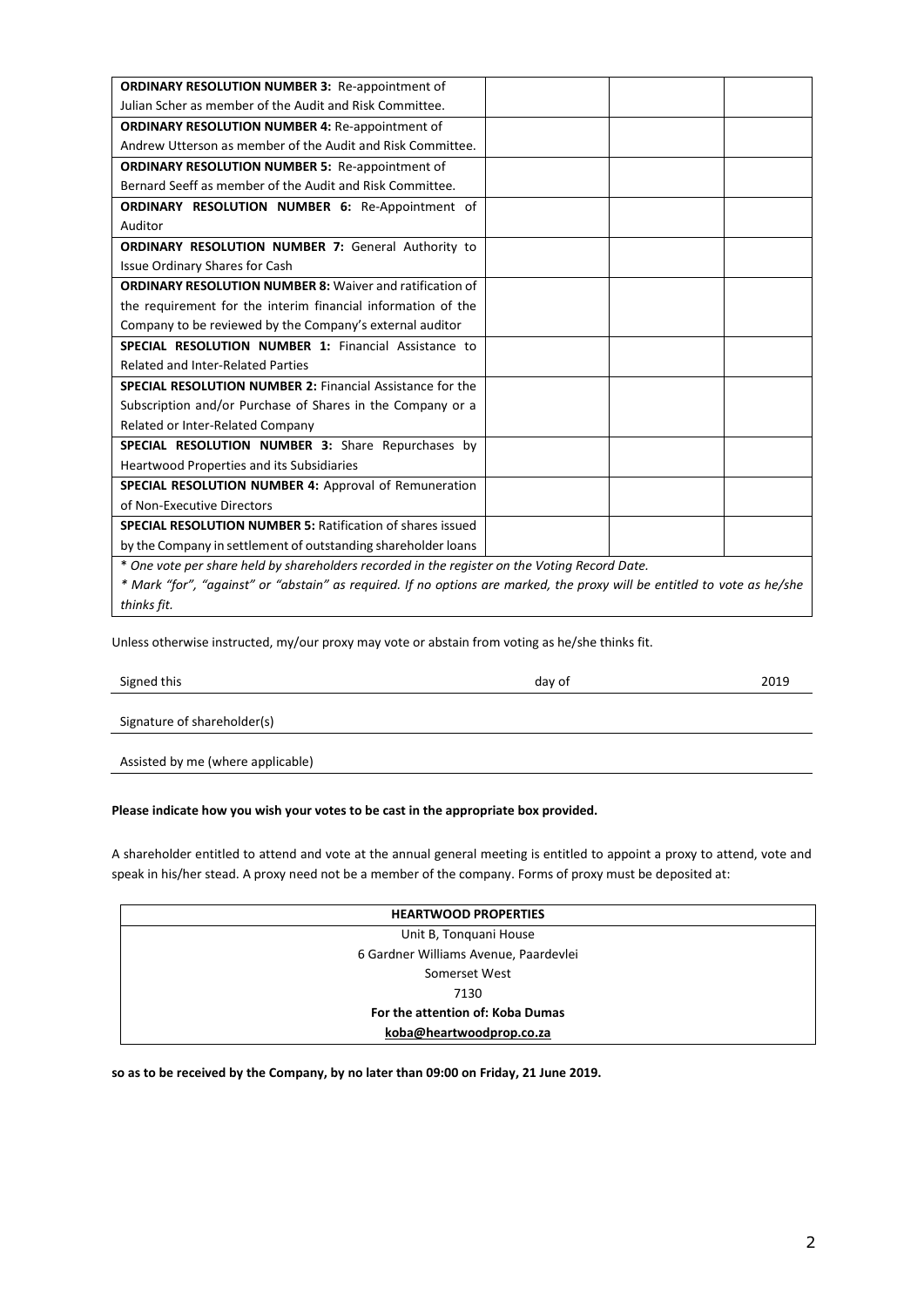### **NOTES TO THE FORM OF PROXY:**

- 1. This form of proxy is only to be completed by those ordinary shareholders who cannot attend the Annual General Meeting of the Company and wished to appoint another person to represent them at the Annual General Meeting.
- 2. A shareholder may insert the name of a proxy or the names of two alternative proxies of the shareholder's choice in the space, with or without deleting "*the chairman of the annual general meeting*". The person whose name is first on the form of proxy and who is present at the annual general meeting will be entitled to act as proxy to the exclusion of those whose names follow.
- 3. A shareholder's instructions to the proxy must be indicated by means of a tick or cross in the appropriate box. However, if you wish to cast your votes for a lesser number of shares than you own in the company, insert the number of shares in respect of which you desire to vote. If i) a shareholder fails to comply with the above; or ii) gives contrary instructions on any matter, or any additional resolution(s) which are properly put before the meeting; or

iii) the resolution listed in the form of proxy is modified or amended, the shareholder will be deemed to authorise the chairman of the annual general meeting, if the chairman is the authorised proxy, to vote in favour of the resolutions at the annual general meeting, or any other proxy to vote or abstain from voting at the annual general meeting as he/she deems fit, in respect of all the shareholder's exercisable votes.

If, however, the shareholder has provided further written instructions that accompany this form of proxy and indicate how the proxy should vote or abstain from voting in any of the circumstances referred to in i) to iii), the proxy will comply with those instructions.

4. The forms of proxy should be lodged at.

| <b>HEARTWOOD PROPERTIES</b>           |
|---------------------------------------|
| Unit B, Tonquani House                |
| 6 Gardner Williams Avenue, Paardevlei |
| Somerset West                         |
| 7130                                  |
| For the attention of: Koba Dumas      |
| koba@heartwoodprop.co.za              |

### **so as to be received by the Company, by no later 09:00 on Friday, 21 June 2019.**

- 5. Alternatively, the form of proxy may be handed to the chairman of the annual general meeting at any time prior to the start of that meeting.
- 6. The completion and lodgement of this form of proxy will not preclude the relevant shareholder from attending the annual general meeting and speaking and voting in person to the exclusion of any proxy appointed, should such shareholder wish to do so. In addition, a shareholder may revoke the proxy appointment by i) cancelling it in writing, or making a later inconsistent appointment of a proxy; and ii) delivering a copy of the revocation instrument to the proxy and to the company. The revocation of a proxy appointment constitutes a complete and final cancellation of the proxy's authority to act

on behalf of the shareholder as at the later of the date stated in the revocation instrument, if any, or the date on which the revocation instrument was delivered in the required manner.

- 7. The chairman of the annual general meeting may reject or accept any form of proxy that is completed and/or received, other than in compliance with these notes provided that, in respect of acceptances, he is satisfied on the manner in which the shareholder(s) concerned wish(es) to vote.
- 8. Any alteration to this form of proxy, other than a deletion of alternatives, must be initialled by the signatory(ies).
- 9. Documentary evidence establishing the authority of a person signing this form of proxy in a representative capacity must be attached herewith (save to the extent that the chairman waives compliance with this requirement).
- 10. A minor must be assisted by a parent or guardian unless the relevant documents establishing his/her legal capacity are produced.
- 11. Where there are joint holders of shares:
	- 12.1 Any one holder may sign the form of proxy

12.2 The vote of the senior (for that purpose, seniority will be determined by the order in which the names of shareholders appear in the register of members) shareholder who tenders a vote (in person or by proxy) will be accepted to the exclusion of the vote(s) of the other joint holder(s) of shares.